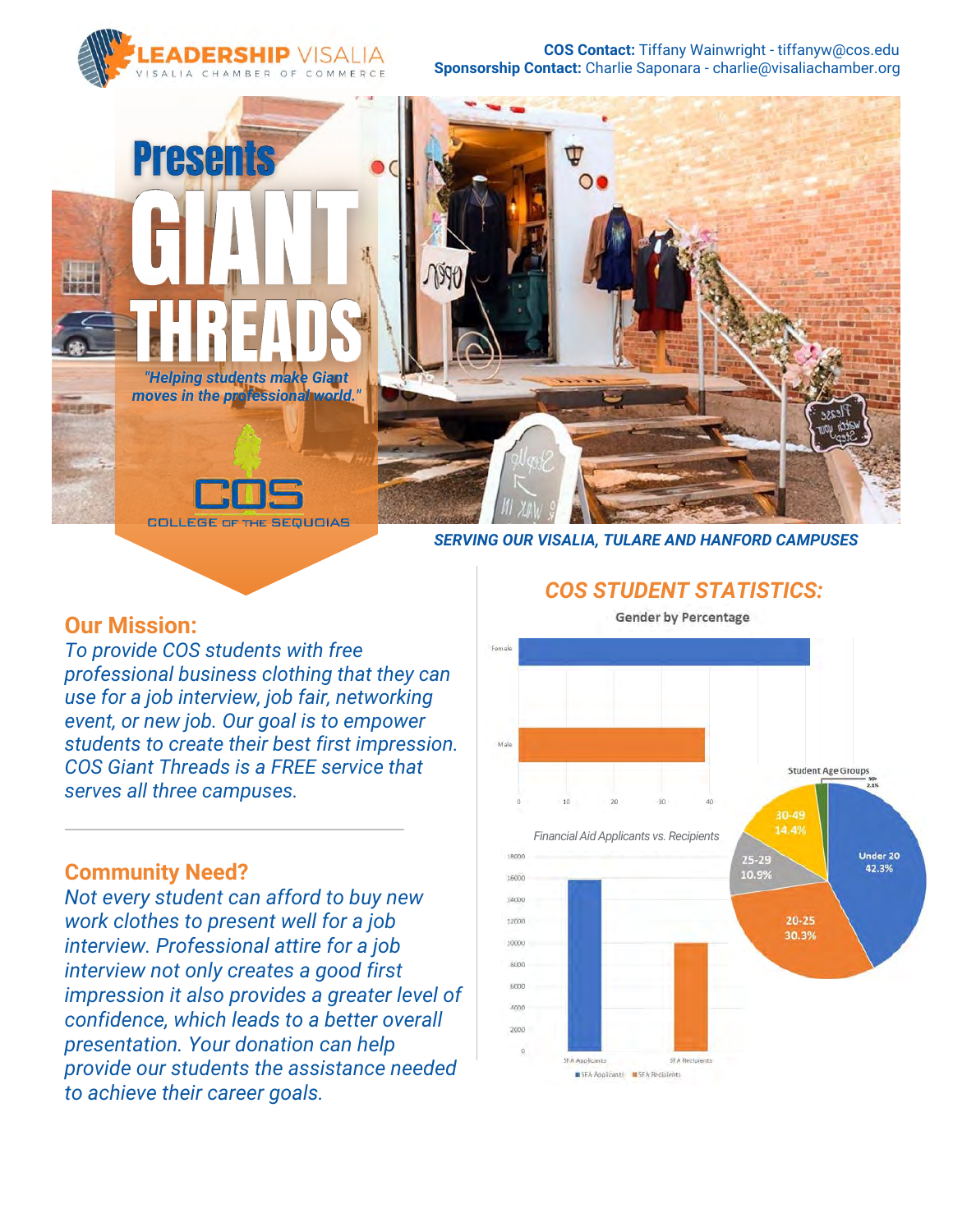# SPONSORSHIP OPPORTUNITIES

# LEGACY SPONSOR

### **\$10,000 per year, 3-year commitment**

*As a LEGACY sponsor, you will be playing an integral role in helping Giant Threads toward its goal of providing free professional clothing to students looking to break into the professional workplace.*

*Marketing Benefits: Company name/logo will be displayed on front of the trailer (via large magnetic signage), along with inside trailer and on pop-up backdrop for student selfies. Company name/logo will also appear on website. "Thank you" messaging on all promotional materials (print and web/social media).*

# CORNERSTONE SPONSOR

## **\$5,000 per year, 3-year commitment**

*As a CORNERSTONE sponsor, you will help Giant Threads toward its goal of providing free professional clothing to students looking to break into the professional workplace. Marketing Benefits: Company name/logo will be displayed on front of the trailer (via magnetic signage), along with inside trailer and on pop-up selfie backdrop. "Thank you" messaging on all promotional materials. Logo and link to website posted on COS Fashion website.*

## SUPPORTING SPONSOR **\$1,000 per year, 1-year commitment**

#### **(multi-year commitments encouraged)**

*As a SUPPORTING sponsor, you will help Giants Threads toward its goal of providing free professional clothing to students looking to break into the professional workplace. Marketing-Included Benefits: Logo and link to website posted to the COS Fashion website.*

## HELPING HAND SPONSOR

## **\$500 per year, 1-year commitment**

**(multi-year commitments encouraged)**

*As a HELPING HAND sponsor, you will help the Giants Threads toward its goal of providing free professional clothing to students looking to break into the professional workplace. Marketing-Included Benefits: Name/company name recognition on COS Fashion website.*